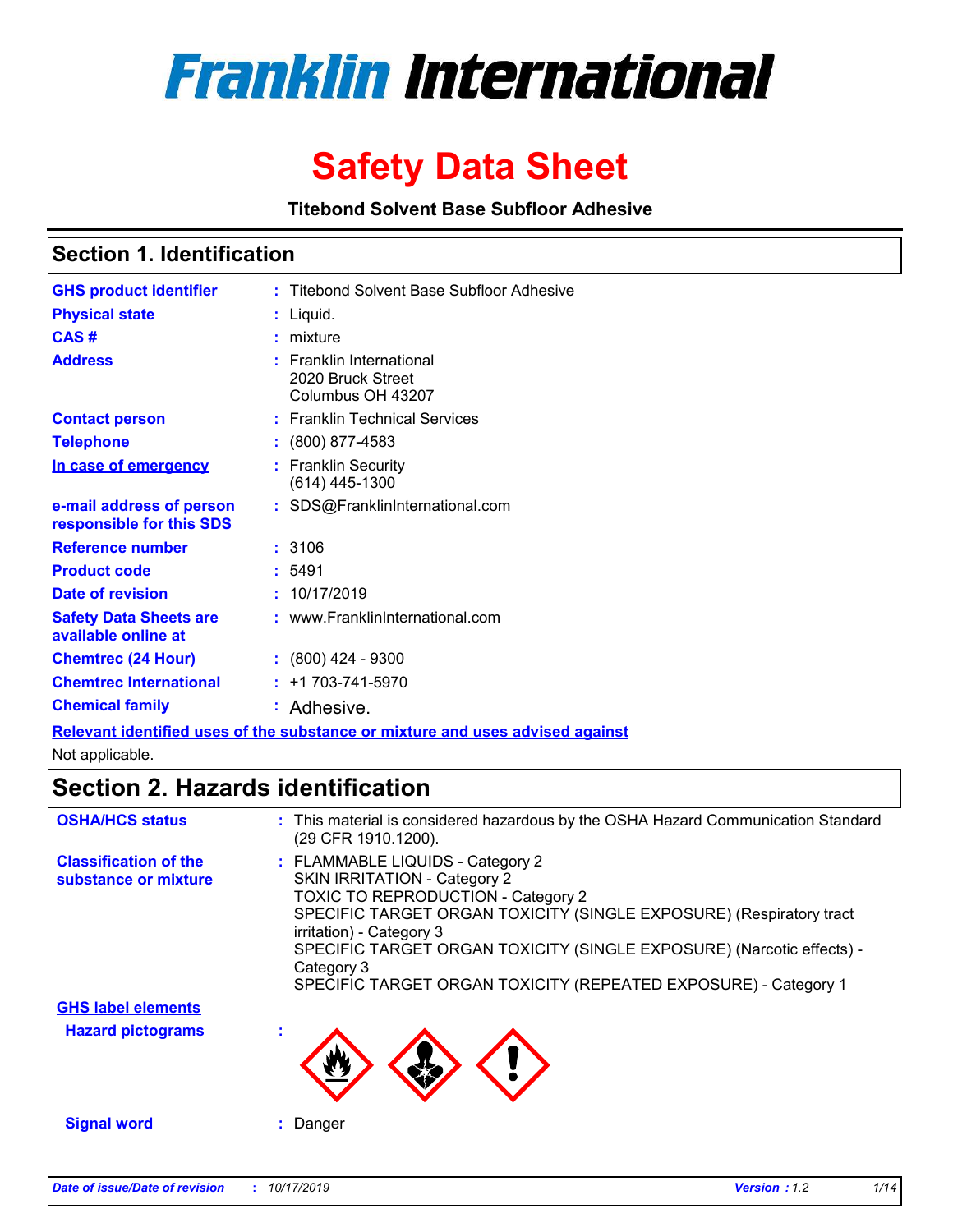# **Section 2. Hazards identification**

| <b>Hazard statements</b>                   | : Highly flammable liquid and vapor.<br>Causes skin irritation.<br>May cause respiratory irritation.<br>May cause drowsiness or dizziness.<br>Suspected of damaging fertility or the unborn child. (inhalation)<br>Causes damage to organs through prolonged or repeated exposure. (central nervous<br>system (CNS), kidneys, liver) (inhalation)                                                                                                                                                                                                                                                           |
|--------------------------------------------|-------------------------------------------------------------------------------------------------------------------------------------------------------------------------------------------------------------------------------------------------------------------------------------------------------------------------------------------------------------------------------------------------------------------------------------------------------------------------------------------------------------------------------------------------------------------------------------------------------------|
| <b>Precautionary statements</b>            |                                                                                                                                                                                                                                                                                                                                                                                                                                                                                                                                                                                                             |
| <b>Prevention</b>                          | : Obtain special instructions before use. Do not handle until all safety precautions have<br>been read and understood. Wear protective gloves, protective clothing and eye or face<br>protection. Keep away from heat, hot surfaces, sparks, open flames and other ignition<br>sources. No smoking. Use explosion-proof electrical, ventilating or lighting equipment.<br>Use non-sparking tools. Take action to prevent static discharges. Use only outdoors or<br>in a well-ventilated area. Do not breathe vapor. Do not eat, drink or smoke when using<br>this product. Wash thoroughly after handling. |
| <b>Response</b>                            | : IF exposed or concerned: Get medical advice or attention. IF INHALED: Remove<br>person to fresh air and keep comfortable for breathing. Call a POISON CENTER or<br>doctor if you feel unwell. IF ON SKIN (or hair): Take off immediately all contaminated<br>clothing. Rinse skin with water. IF ON SKIN: Wash with plenty of water. If skin irritation<br>occurs: Get medical advice or attention.                                                                                                                                                                                                       |
| <b>Storage</b>                             | : Store locked up. Store in a well-ventilated place. Keep container tightly closed. Keep<br>cool.                                                                                                                                                                                                                                                                                                                                                                                                                                                                                                           |
| <b>Disposal</b>                            | : Dispose of contents and container in accordance with all local, regional, national and<br>international regulations.                                                                                                                                                                                                                                                                                                                                                                                                                                                                                      |
| <b>Supplemental label</b><br>elements      | : Avoid contact with skin and clothing. Wash thoroughly after handling.                                                                                                                                                                                                                                                                                                                                                                                                                                                                                                                                     |
| <b>Hazards not otherwise</b><br>classified | : Prolonged or repeated contact may dry skin and cause irritation.                                                                                                                                                                                                                                                                                                                                                                                                                                                                                                                                          |

# **Section 3. Composition/information on ingredients**

| <b>Substance/mixture</b> | : Mixture |
|--------------------------|-----------|
|                          |           |

| Mixture |
|---------|
|---------|

| <b>Ingredient name</b> | 70         | <b>CAS number</b> |
|------------------------|------------|-------------------|
| In-hexane              | l≥10 - ≤25 | 110-54-3          |
| toluene                | l≥10 - ≤25 | 108-88-3          |

Any concentration shown as a range is to protect confidentiality or is due to batch variation.

**There are no additional ingredients present which, within the current knowledge of the supplier and in the concentrations applicable, are classified as hazardous to health or the environment and hence require reporting in this section.**

**Occupational exposure limits, if available, are listed in Section 8.**

### **Section 4. First aid measures**

#### **Description of necessary first aid measures**

| <b>Eye contact</b> | : Immediately flush eyes with plenty of water, occasionally lifting the upper and lower<br>eyelids. Check for and remove any contact lenses. Continue to rinse for at least 10<br>minutes. Get medical attention.                                                                                                                                                                                                                                                                                                                                                                                                                                                                                                                    |
|--------------------|--------------------------------------------------------------------------------------------------------------------------------------------------------------------------------------------------------------------------------------------------------------------------------------------------------------------------------------------------------------------------------------------------------------------------------------------------------------------------------------------------------------------------------------------------------------------------------------------------------------------------------------------------------------------------------------------------------------------------------------|
| <b>Inhalation</b>  | : Remove victim to fresh air and keep at rest in a position comfortable for breathing. If it<br>is suspected that fumes are still present, the rescuer should wear an appropriate mask<br>or self-contained breathing apparatus. If not breathing, if breathing is irregular or if<br>respiratory arrest occurs, provide artificial respiration or oxygen by trained personnel. It<br>may be dangerous to the person providing aid to give mouth-to-mouth resuscitation.<br>Get medical attention. If necessary, call a poison center or physician. If unconscious,<br>place in recovery position and get medical attention immediately. Maintain an open<br>airway. Loosen tight clothing such as a collar, tie, belt or waistband. |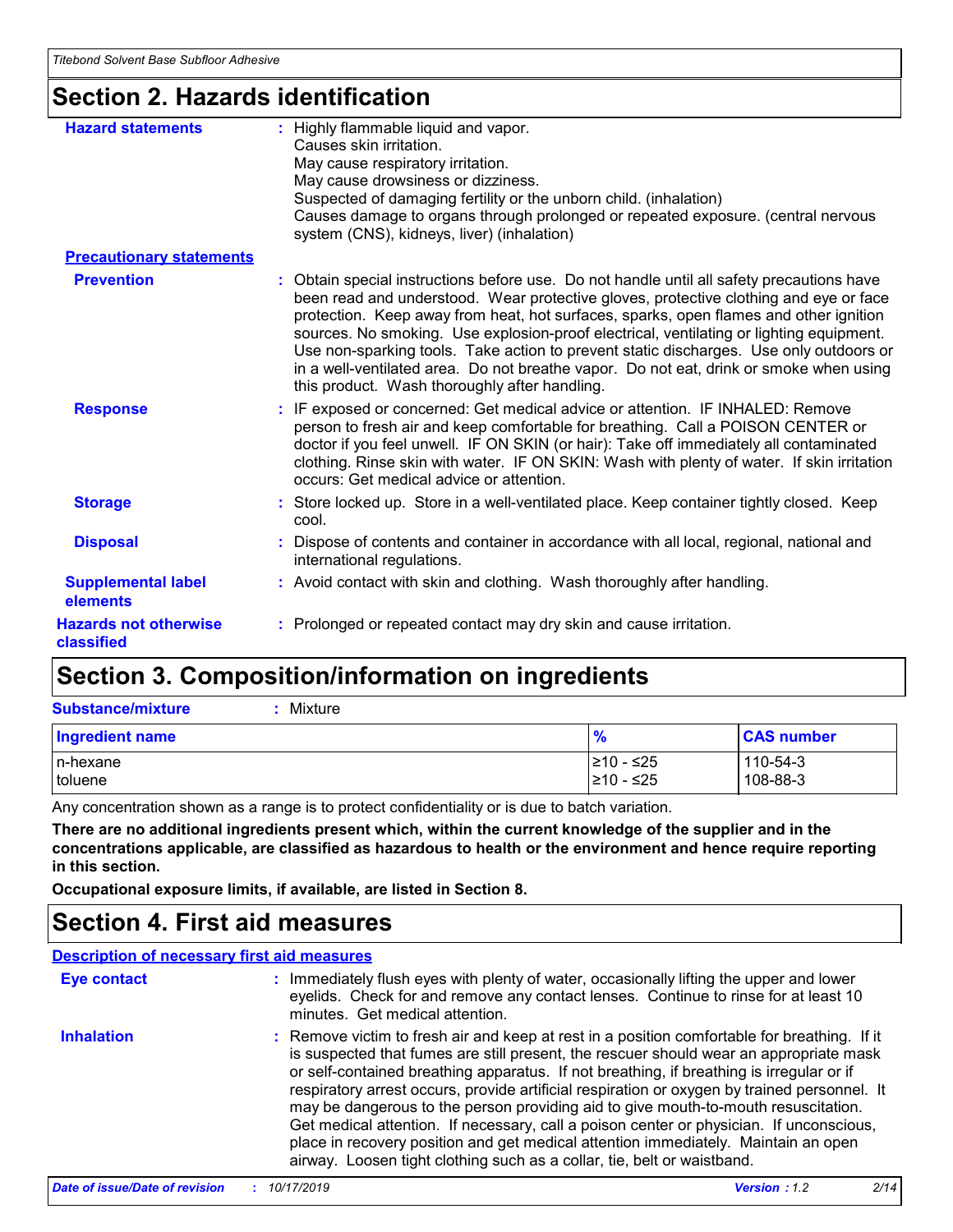| <b>Section 4. First aid measures</b>               |                                                                                                                                                                                                                                                                                                                                                                                                                                                                                                                                                                                                                                                                                                                                                                                                                               |  |
|----------------------------------------------------|-------------------------------------------------------------------------------------------------------------------------------------------------------------------------------------------------------------------------------------------------------------------------------------------------------------------------------------------------------------------------------------------------------------------------------------------------------------------------------------------------------------------------------------------------------------------------------------------------------------------------------------------------------------------------------------------------------------------------------------------------------------------------------------------------------------------------------|--|
| <b>Skin contact</b>                                | : Wash skin thoroughly with soap and water or use recognized skin cleanser. Remove<br>contaminated clothing and shoes. Continue to rinse for at least 10 minutes. Get<br>medical attention. Wash clothing before reuse. Clean shoes thoroughly before reuse.                                                                                                                                                                                                                                                                                                                                                                                                                                                                                                                                                                  |  |
| <b>Ingestion</b>                                   | : Wash out mouth with water. Remove dentures if any. Remove victim to fresh air and<br>keep at rest in a position comfortable for breathing. If material has been swallowed and<br>the exposed person is conscious, give small quantities of water to drink. Stop if the<br>exposed person feels sick as vomiting may be dangerous. Do not induce vomiting<br>unless directed to do so by medical personnel. If vomiting occurs, the head should be<br>kept low so that vomit does not enter the lungs. Get medical attention. If necessary,<br>call a poison center or physician. Never give anything by mouth to an unconscious<br>person. If unconscious, place in recovery position and get medical attention<br>immediately. Maintain an open airway. Loosen tight clothing such as a collar, tie, belt<br>or waistband. |  |
| Most important symptoms/effects, acute and delayed |                                                                                                                                                                                                                                                                                                                                                                                                                                                                                                                                                                                                                                                                                                                                                                                                                               |  |
| <b>Potential acute health effects</b>              |                                                                                                                                                                                                                                                                                                                                                                                                                                                                                                                                                                                                                                                                                                                                                                                                                               |  |
| <b>Eye contact</b>                                 | : This product may irritate eyes upon contact.                                                                                                                                                                                                                                                                                                                                                                                                                                                                                                                                                                                                                                                                                                                                                                                |  |
| <b>Inhalation</b>                                  | : Can cause central nervous system (CNS) depression. May cause drowsiness or<br>dizziness. May cause respiratory irritation.                                                                                                                                                                                                                                                                                                                                                                                                                                                                                                                                                                                                                                                                                                  |  |
| <b>Skin contact</b>                                | : Causes skin irritation. Defatting to the skin.                                                                                                                                                                                                                                                                                                                                                                                                                                                                                                                                                                                                                                                                                                                                                                              |  |
| <b>Ingestion</b>                                   | : Can cause central nervous system (CNS) depression.                                                                                                                                                                                                                                                                                                                                                                                                                                                                                                                                                                                                                                                                                                                                                                          |  |
| <b>Over-exposure signs/symptoms</b>                |                                                                                                                                                                                                                                                                                                                                                                                                                                                                                                                                                                                                                                                                                                                                                                                                                               |  |
| <b>Eye contact</b>                                 | : Adverse symptoms may include the following:<br>pain or irritation<br>watering<br>redness                                                                                                                                                                                                                                                                                                                                                                                                                                                                                                                                                                                                                                                                                                                                    |  |
| <b>Inhalation</b>                                  | : Adverse symptoms may include the following:<br>respiratory tract irritation<br>coughing<br>nausea or vomiting<br>headache<br>drowsiness/fatigue<br>dizziness/vertigo<br>unconsciousness<br>reduced fetal weight<br>increase in fetal deaths<br>skeletal malformations                                                                                                                                                                                                                                                                                                                                                                                                                                                                                                                                                       |  |
| <b>Skin contact</b>                                | : Adverse symptoms may include the following:<br>irritation<br>redness<br>dryness<br>cracking                                                                                                                                                                                                                                                                                                                                                                                                                                                                                                                                                                                                                                                                                                                                 |  |
| <b>Ingestion</b>                                   | : No specific data.                                                                                                                                                                                                                                                                                                                                                                                                                                                                                                                                                                                                                                                                                                                                                                                                           |  |
|                                                    | Indication of immediate medical attention and special treatment needed, if necessary                                                                                                                                                                                                                                                                                                                                                                                                                                                                                                                                                                                                                                                                                                                                          |  |
| <b>Notes to physician</b>                          | : Treat symptomatically. Contact poison treatment specialist immediately if large<br>quantities have been ingested or inhaled.                                                                                                                                                                                                                                                                                                                                                                                                                                                                                                                                                                                                                                                                                                |  |
| <b>Specific treatments</b>                         | : No specific treatment.                                                                                                                                                                                                                                                                                                                                                                                                                                                                                                                                                                                                                                                                                                                                                                                                      |  |
| <b>Protection of first-aiders</b>                  | : No action shall be taken involving any personal risk or without suitable training. If it is<br>suspected that fumes are still present, the rescuer should wear an appropriate mask or<br>self-contained breathing apparatus. It may be dangerous to the person providing aid to<br>give mouth-to-mouth resuscitation.                                                                                                                                                                                                                                                                                                                                                                                                                                                                                                       |  |

**See toxicological information (Section 11)**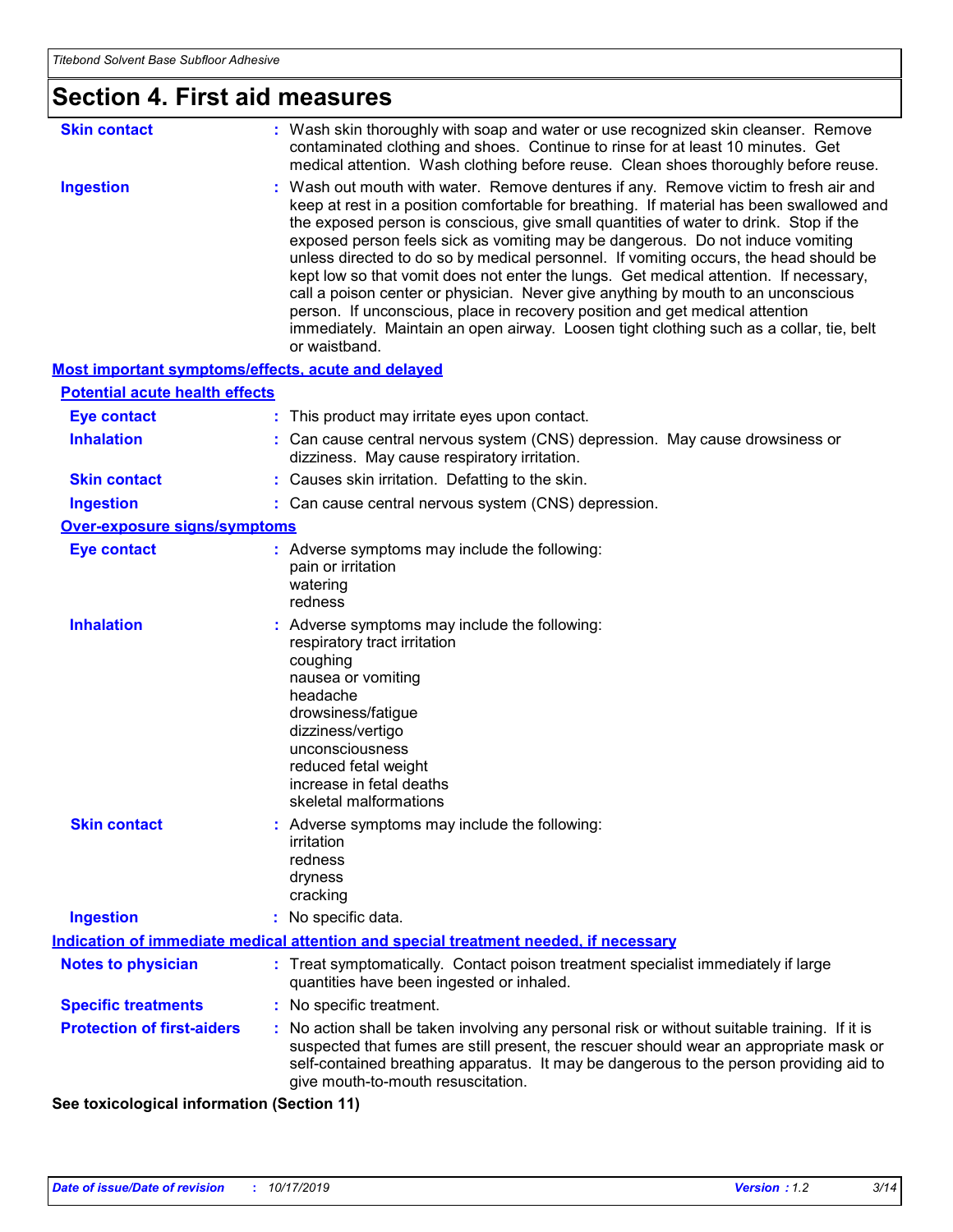### **Section 5. Fire-fighting measures**

| <b>Extinguishing media</b>                               |                                                                                                                                                                                                                                                                                                                               |  |
|----------------------------------------------------------|-------------------------------------------------------------------------------------------------------------------------------------------------------------------------------------------------------------------------------------------------------------------------------------------------------------------------------|--|
| <b>Suitable extinguishing</b><br>media                   | : Use dry chemical, $CO2$ , water spray (fog) or foam.                                                                                                                                                                                                                                                                        |  |
| <b>Unsuitable extinguishing</b><br>media                 | : Do not use water jet.                                                                                                                                                                                                                                                                                                       |  |
| <b>Specific hazards arising</b><br>from the chemical     | : Highly flammable liquid and vapor. Runoff to sewer may create fire or explosion hazard.<br>In a fire or if heated, a pressure increase will occur and the container may burst, with the<br>risk of a subsequent explosion.                                                                                                  |  |
| <b>Hazardous thermal</b><br>decomposition products       | : Decomposition products may include the following materials:<br>carbon dioxide<br>carbon monoxide                                                                                                                                                                                                                            |  |
| <b>Special protective actions</b><br>for fire-fighters   | : Promptly isolate the scene by removing all persons from the vicinity of the incident if<br>there is a fire. No action shall be taken involving any personal risk or without suitable<br>training. Move containers from fire area if this can be done without risk. Use water<br>spray to keep fire-exposed containers cool. |  |
| <b>Special protective</b><br>equipment for fire-fighters | Fire-fighters should wear appropriate protective equipment and self-contained breathing<br>apparatus (SCBA) with a full face-piece operated in positive pressure mode.                                                                                                                                                        |  |

### **Section 6. Accidental release measures**

|                                                              | <b>Personal precautions, protective equipment and emergency procedures</b>                                                                                                                                                                                                                                                                                                                                                                                                                                                                                                                                                                                                                                                                                         |  |
|--------------------------------------------------------------|--------------------------------------------------------------------------------------------------------------------------------------------------------------------------------------------------------------------------------------------------------------------------------------------------------------------------------------------------------------------------------------------------------------------------------------------------------------------------------------------------------------------------------------------------------------------------------------------------------------------------------------------------------------------------------------------------------------------------------------------------------------------|--|
| For non-emergency<br>personnel                               | : No action shall be taken involving any personal risk or without suitable training.<br>Evacuate surrounding areas. Keep unnecessary and unprotected personnel from<br>entering. Do not touch or walk through spilled material. Shut off all ignition sources.<br>No flares, smoking or flames in hazard area. Avoid breathing vapor or mist. Provide<br>adequate ventilation. Wear appropriate respirator when ventilation is inadequate. Put<br>on appropriate personal protective equipment.                                                                                                                                                                                                                                                                    |  |
| For emergency responders                                     | : If specialized clothing is required to deal with the spillage, take note of any information in<br>Section 8 on suitable and unsuitable materials. See also the information in "For non-<br>emergency personnel".                                                                                                                                                                                                                                                                                                                                                                                                                                                                                                                                                 |  |
| <b>Environmental precautions</b>                             | : Avoid dispersal of spilled material and runoff and contact with soil, waterways, drains<br>and sewers. Inform the relevant authorities if the product has caused environmental<br>pollution (sewers, waterways, soil or air).                                                                                                                                                                                                                                                                                                                                                                                                                                                                                                                                    |  |
| <b>Methods and materials for containment and cleaning up</b> |                                                                                                                                                                                                                                                                                                                                                                                                                                                                                                                                                                                                                                                                                                                                                                    |  |
| <b>Small spill</b>                                           | : Stop leak if without risk. Move containers from spill area. Use spark-proof tools and<br>explosion-proof equipment. Dilute with water and mop up if water-soluble. Alternatively,<br>or if water-insoluble, absorb with an inert dry material and place in an appropriate waste<br>disposal container. Dispose of via a licensed waste disposal contractor.                                                                                                                                                                                                                                                                                                                                                                                                      |  |
| <b>Large spill</b>                                           | Stop leak if without risk. Move containers from spill area. Use spark-proof tools and<br>explosion-proof equipment. Approach release from upwind. Prevent entry into sewers,<br>water courses, basements or confined areas. Wash spillages into an effluent treatment<br>plant or proceed as follows. Contain and collect spillage with non-combustible,<br>absorbent material e.g. sand, earth, vermiculite or diatomaceous earth and place in<br>container for disposal according to local regulations (see Section 13). Dispose of via a<br>licensed waste disposal contractor. Contaminated absorbent material may pose the<br>same hazard as the spilled product. Note: see Section 1 for emergency contact<br>information and Section 13 for waste disposal. |  |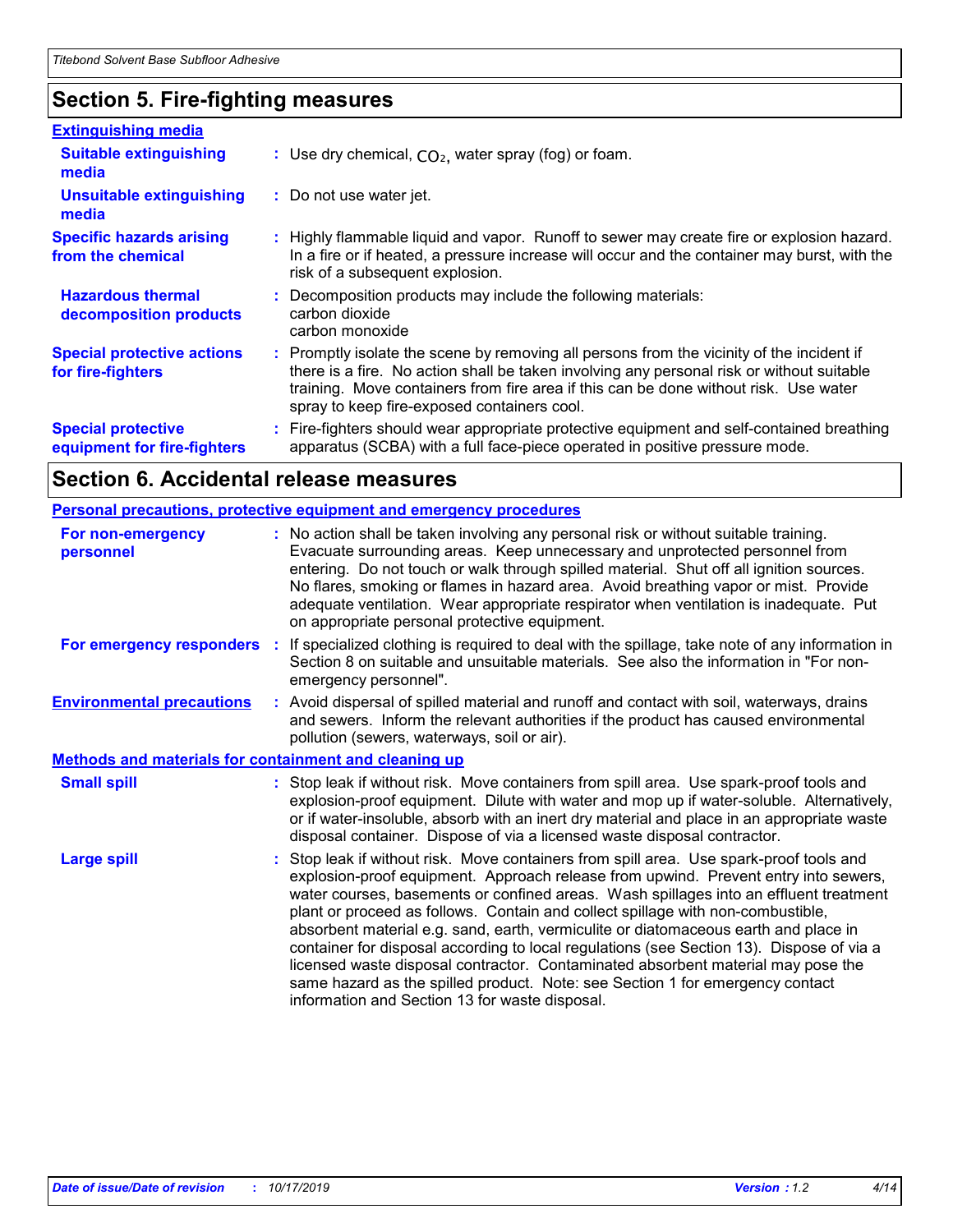### **Section 7. Handling and storage**

#### **Precautions for safe handling**

| <b>Protective measures</b>                                                       | : Put on appropriate personal protective equipment (see Section 8). Avoid exposure -<br>obtain special instructions before use. Avoid exposure during pregnancy. Do not<br>handle until all safety precautions have been read and understood. Do not get in eyes<br>or on skin or clothing. Do not breathe vapor or mist. Do not ingest. Use only with<br>adequate ventilation. Wear appropriate respirator when ventilation is inadequate. Do<br>not enter storage areas and confined spaces unless adequately ventilated. Keep in the<br>original container or an approved alternative made from a compatible material, kept<br>tightly closed when not in use. Store and use away from heat, sparks, open flame or<br>any other ignition source. Use explosion-proof electrical (ventilating, lighting and<br>material handling) equipment. Use only non-sparking tools. Take precautionary<br>measures against electrostatic discharges. Empty containers retain product residue<br>and can be hazardous. Do not reuse container. |
|----------------------------------------------------------------------------------|---------------------------------------------------------------------------------------------------------------------------------------------------------------------------------------------------------------------------------------------------------------------------------------------------------------------------------------------------------------------------------------------------------------------------------------------------------------------------------------------------------------------------------------------------------------------------------------------------------------------------------------------------------------------------------------------------------------------------------------------------------------------------------------------------------------------------------------------------------------------------------------------------------------------------------------------------------------------------------------------------------------------------------------|
| <b>Advice on general</b><br>occupational hygiene                                 | : Eating, drinking and smoking should be prohibited in areas where this material is<br>handled, stored and processed. Workers should wash hands and face before eating,<br>drinking and smoking. Remove contaminated clothing and protective equipment before<br>entering eating areas. See also Section 8 for additional information on hygiene<br>measures.                                                                                                                                                                                                                                                                                                                                                                                                                                                                                                                                                                                                                                                                         |
| <b>Conditions for safe storage,</b><br>including any<br><b>incompatibilities</b> | : Do not store above the following temperature: $43.333^{\circ}$ C (110°F). Store in accordance<br>with local regulations. Store in a segregated and approved area. Store in original<br>container protected from direct sunlight in a dry, cool and well-ventilated area, away<br>from incompatible materials (see Section 10) and food and drink. Store locked up.<br>Eliminate all ignition sources. Separate from oxidizing materials. Keep container tightly<br>closed and sealed until ready for use. Containers that have been opened must be<br>carefully resealed and kept upright to prevent leakage. Do not store in unlabeled<br>containers. Use appropriate containment to avoid environmental contamination. See<br>Section 10 for incompatible materials before handling or use.                                                                                                                                                                                                                                       |

# **Section 8. Exposure controls/personal protection**

#### **Control parameters**

#### **Occupational exposure limits**

| <b>Ingredient name</b> | <b>Exposure limits</b>                                                                                                                                                                                                                                                                                                                                                                                  |
|------------------------|---------------------------------------------------------------------------------------------------------------------------------------------------------------------------------------------------------------------------------------------------------------------------------------------------------------------------------------------------------------------------------------------------------|
| n-hexane               | OSHA PEL 1989 (United States, 3/1989).<br>TWA: 50 ppm 8 hours.<br>TWA: $180 \text{ mg/m}^3$ 8 hours.<br>NIOSH REL (United States, 10/2016).<br>TWA: 50 ppm 10 hours.<br>TWA: 180 mg/m <sup>3</sup> 10 hours.<br>ACGIH TLV (United States, 3/2020). Absorbed through skin.<br>TWA: 50 ppm 8 hours.<br>OSHA PEL (United States, 5/2018).<br>TWA: 500 ppm 8 hours.<br>TWA: 1800 mg/m <sup>3</sup> 8 hours. |
| toluene                | OSHA PEL 1989 (United States, 3/1989).<br>TWA: 100 ppm 8 hours.<br>TWA: $375$ mg/m <sup>3</sup> 8 hours.<br>STEL: 150 ppm 15 minutes.<br>STEL: 560 mg/m <sup>3</sup> 15 minutes.<br>OSHA PEL Z2 (United States, 2/2013).<br>TWA: 200 ppm 8 hours.<br>CEIL: 300 ppm<br>AMP: 500 ppm 10 minutes.<br>NIOSH REL (United States, 10/2016).<br>TWA: 100 ppm 10 hours.<br>TWA: 375 mg/m <sup>3</sup> 10 hours. |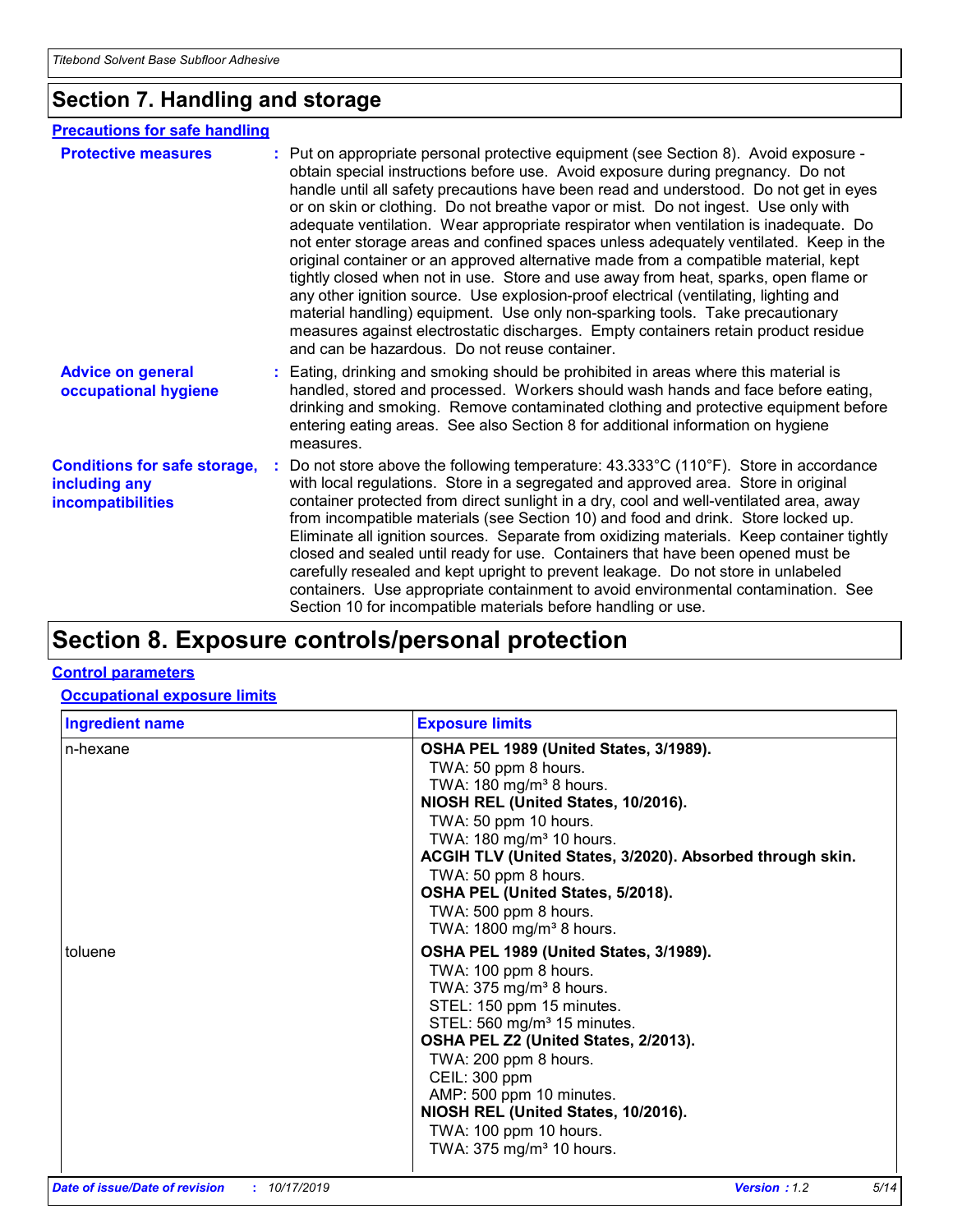# **Section 8. Exposure controls/personal protection**

|                                                   | STEL: 150 ppm 15 minutes.<br>STEL: 560 mg/m <sup>3</sup> 15 minutes.<br>ACGIH TLV (United States, 3/2020).<br>TWA: 20 ppm 8 hours.                                                                                                                                                                                                                                                                                                                                                                                                                                                                                   |  |  |  |
|---------------------------------------------------|----------------------------------------------------------------------------------------------------------------------------------------------------------------------------------------------------------------------------------------------------------------------------------------------------------------------------------------------------------------------------------------------------------------------------------------------------------------------------------------------------------------------------------------------------------------------------------------------------------------------|--|--|--|
| <b>Appropriate engineering</b><br><b>controls</b> | : Use only with adequate ventilation. Use process enclosures, local exhaust ventilation or<br>other engineering controls to keep worker exposure to airborne contaminants below any<br>recommended or statutory limits. The engineering controls also need to keep gas,<br>vapor or dust concentrations below any lower explosive limits. Use explosion-proof<br>ventilation equipment.                                                                                                                                                                                                                              |  |  |  |
| <b>Environmental exposure</b><br><b>controls</b>  | Emissions from ventilation or work process equipment should be checked to ensure<br>they comply with the requirements of environmental protection legislation. In some<br>cases, fume scrubbers, filters or engineering modifications to the process equipment<br>will be necessary to reduce emissions to acceptable levels.                                                                                                                                                                                                                                                                                        |  |  |  |
| <b>Individual protection measures</b>             |                                                                                                                                                                                                                                                                                                                                                                                                                                                                                                                                                                                                                      |  |  |  |
| <b>Hygiene measures</b>                           | : Wash hands, forearms and face thoroughly after handling chemical products, before<br>eating, smoking and using the lavatory and at the end of the working period.<br>Appropriate techniques should be used to remove potentially contaminated clothing.<br>Wash contaminated clothing before reusing. Ensure that eyewash stations and safety<br>showers are close to the workstation location.                                                                                                                                                                                                                    |  |  |  |
| <b>Eye/face protection</b>                        | : Safety eyewear complying with an approved standard should be used when a risk<br>assessment indicates this is necessary to avoid exposure to liquid splashes, mists,<br>gases or dusts. If contact is possible, the following protection should be worn, unless<br>the assessment indicates a higher degree of protection: chemical splash goggles.                                                                                                                                                                                                                                                                |  |  |  |
| <b>Skin protection</b>                            |                                                                                                                                                                                                                                                                                                                                                                                                                                                                                                                                                                                                                      |  |  |  |
| <b>Hand protection</b>                            | Chemical-resistant, impervious gloves complying with an approved standard should be<br>worn at all times when handling chemical products if a risk assessment indicates this is<br>necessary. Considering the parameters specified by the glove manufacturer, check<br>during use that the gloves are still retaining their protective properties. It should be<br>noted that the time to breakthrough for any glove material may be different for different<br>glove manufacturers. In the case of mixtures, consisting of several substances, the<br>protection time of the gloves cannot be accurately estimated. |  |  |  |
| <b>Body protection</b>                            | : Personal protective equipment for the body should be selected based on the task being<br>performed and the risks involved and should be approved by a specialist before<br>handling this product. When there is a risk of ignition from static electricity, wear anti-<br>static protective clothing. For the greatest protection from static discharges, clothing<br>should include anti-static overalls, boots and gloves.                                                                                                                                                                                       |  |  |  |
| <b>Other skin protection</b>                      | : Appropriate footwear and any additional skin protection measures should be selected<br>based on the task being performed and the risks involved and should be approved by a<br>specialist before handling this product.                                                                                                                                                                                                                                                                                                                                                                                            |  |  |  |
| <b>Respiratory protection</b>                     | : Based on the hazard and potential for exposure, select a respirator that meets the<br>appropriate standard or certification. Respirators must be used according to a<br>respiratory protection program to ensure proper fitting, training, and other important<br>aspects of use.                                                                                                                                                                                                                                                                                                                                  |  |  |  |

### **Section 9. Physical and chemical properties**

| <b>Appearance</b>     |                                         |
|-----------------------|-----------------------------------------|
| <b>Physical state</b> | : Liquid. [Paste.]                      |
| <b>Color</b>          | $:$ Beige.                              |
| Odor                  | : Solvent(s) [Slight]                   |
| <b>Odor threshold</b> | : Not available.                        |
| pH                    | : Not applicable.                       |
| <b>Melting point</b>  | : Not available.                        |
| <b>Boiling point</b>  | : $68.889^{\circ}$ C (156 $^{\circ}$ F) |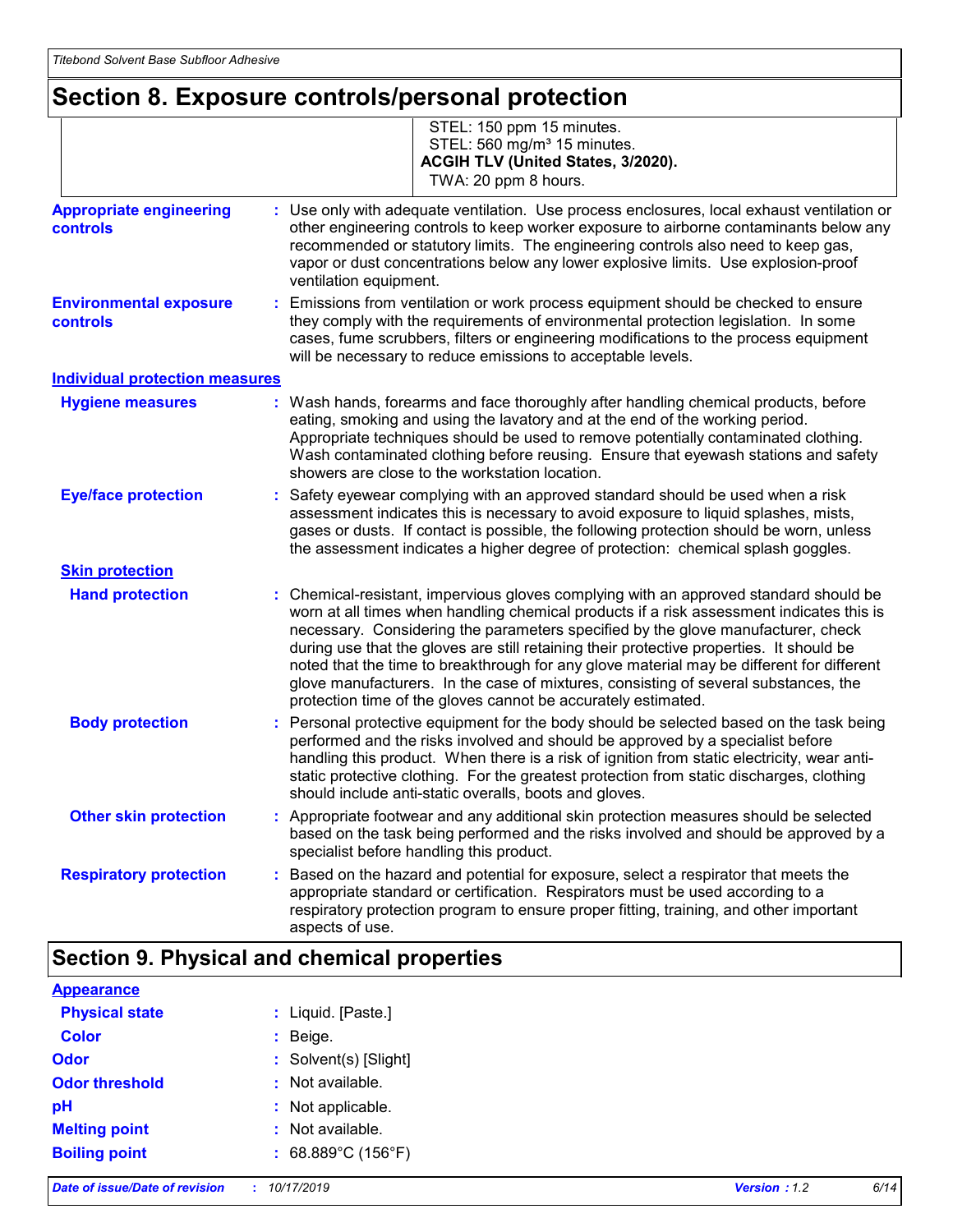### **Section 9. Physical and chemical properties**

| <b>Flash point</b>                                | : Closed cup: -17.7 $\degree$ C (0.14 $\degree$ F) [Setaflash.]                                                    |
|---------------------------------------------------|--------------------------------------------------------------------------------------------------------------------|
| <b>Evaporation rate</b>                           | : Not available.                                                                                                   |
| <b>Flammability (solid, gas)</b>                  | : Flammable in the presence of the following materials or conditions: open flames, sparks<br>and static discharge. |
| Lower and upper explosive<br>(flammable) limits   | : Not available.                                                                                                   |
| <b>VOC (less water, less)</b><br>exempt solvents) | $: 389$ g/l                                                                                                        |
| <b>Volatility</b>                                 | $: 31$ to 34.5% (w/w)                                                                                              |
| <b>Vapor density</b>                              | : Not available.                                                                                                   |
| <b>Relative density</b>                           | $: 1.14$ to 1.18                                                                                                   |
| <b>Solubility</b>                                 | : Insoluble in the following materials: cold water and hot water.                                                  |
| <b>Solubility in water</b>                        | : Not available.                                                                                                   |
| <b>Partition coefficient: n-</b><br>octanol/water | : Not available.                                                                                                   |
| <b>Auto-ignition temperature</b>                  | : Not available.                                                                                                   |
| <b>Decomposition temperature</b>                  | : Not available.                                                                                                   |
| <b>Viscosity</b>                                  | : Not available.                                                                                                   |

## **Section 10. Stability and reactivity**

| <b>Reactivity</b>                            |    | : No specific test data related to reactivity available for this product or its ingredients.                                                                                 |
|----------------------------------------------|----|------------------------------------------------------------------------------------------------------------------------------------------------------------------------------|
| <b>Chemical stability</b>                    |    | : The product is stable.                                                                                                                                                     |
| <b>Possibility of hazardous</b><br>reactions |    | : Under normal conditions of storage and use, hazardous reactions will not occur.                                                                                            |
| <b>Conditions to avoid</b>                   |    | : Avoid all possible sources of ignition (spark or flame). Do not pressurize, cut, weld,<br>braze, solder, drill, grind or expose containers to heat or sources of ignition. |
| <b>Incompatible materials</b>                |    | Reactive or incompatible with the following materials:<br>oxidizing materials                                                                                                |
| <b>Hazardous decomposition</b><br>products   | ÷. | Under normal conditions of storage and use, hazardous decomposition products should<br>not be produced.                                                                      |

# **Section 11. Toxicological information**

#### **Information on toxicological effects**

#### **Acute toxicity**

| <b>Product/ingredient name</b> | <b>Result</b>                | <b>Species</b> | <b>Dose</b>           | <b>Exposure</b> |
|--------------------------------|------------------------------|----------------|-----------------------|-----------------|
| l n-hexane                     | <b>LC50 Inhalation Gas.</b>  | Rat            | $ 48000$ ppm          | 4 hours         |
|                                | LD50 Dermal                  | Rabbit         | >3295 mg/kg           |                 |
|                                | ILD50 Oral                   | Rat            | 15840 mg/kg           |                 |
| toluene                        | <b>LC50 Inhalation Vapor</b> | Rat            | $49$ g/m <sup>3</sup> | l4 hours        |
|                                | LD50 Oral                    | Rat            | $ 636 \text{ mg/kg} $ |                 |

**Irritation/Corrosion**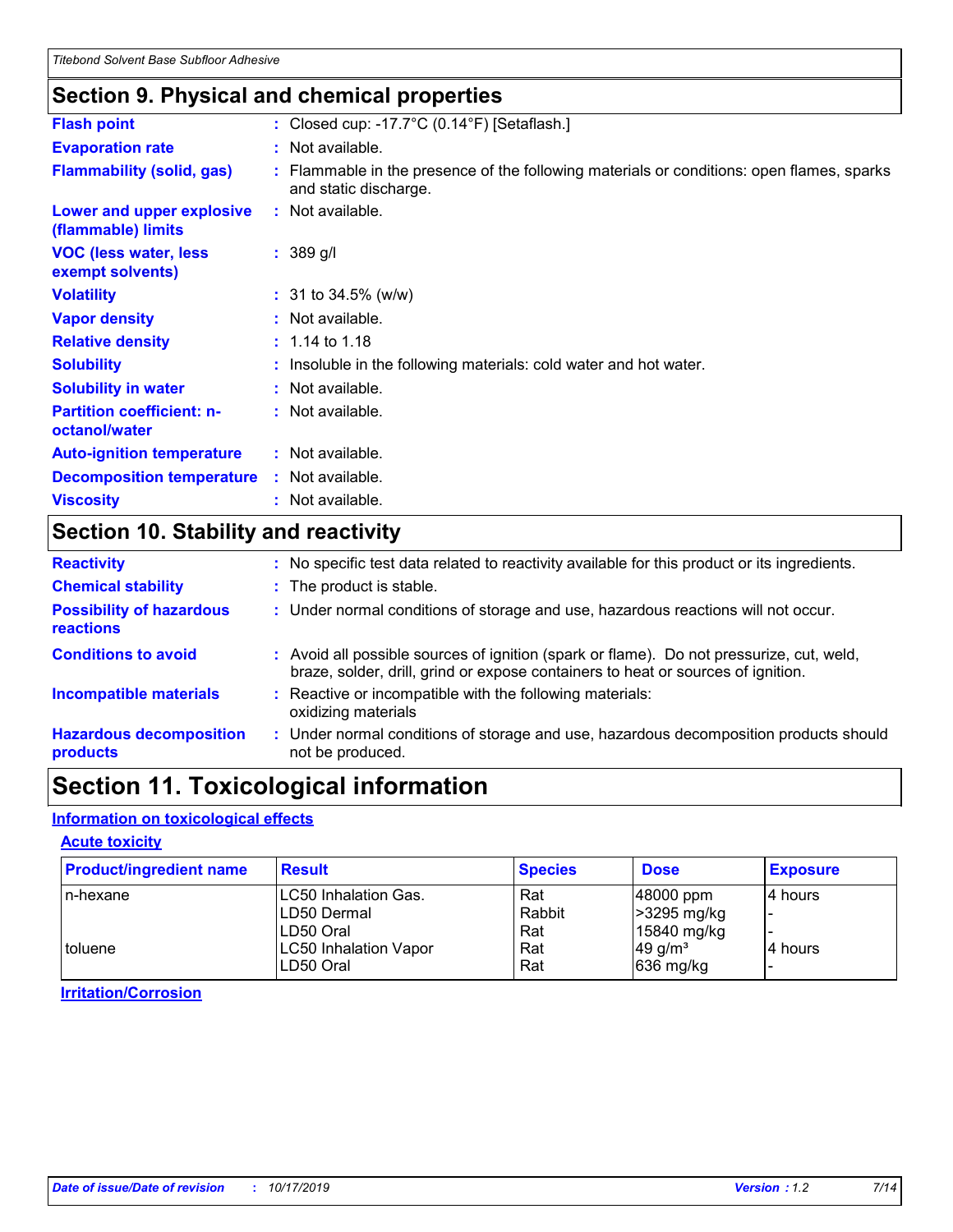# **Section 11. Toxicological information**

| <b>Product/ingredient name</b> | <b>Result</b>            | <b>Species</b> | <b>Score</b> | <b>Exposure</b>  | <b>Observation</b>       |
|--------------------------------|--------------------------|----------------|--------------|------------------|--------------------------|
| In-hexane                      | Eyes - Mild irritant     | Rabbit         |              | $10 \text{ mg}$  |                          |
| toluene                        | Eyes - Mild irritant     | Rabbit         |              | 0.5 minutes      | $\overline{\phantom{0}}$ |
|                                |                          |                |              | $100 \text{ mg}$ |                          |
|                                | Eyes - Mild irritant     | Rabbit         |              | 870 ug           |                          |
|                                | Eyes - Severe irritant   | Rabbit         |              | 24 hours 2       | $\overline{\phantom{0}}$ |
|                                |                          |                |              | mg               |                          |
|                                | Skin - Mild irritant     | Pig            |              | 24 hours 250     |                          |
|                                |                          |                |              | uL               |                          |
|                                | Skin - Mild irritant     | Rabbit         |              | 435 mg           |                          |
|                                | Skin - Moderate irritant | Rabbit         |              | 24 hours 20      | $\overline{\phantom{0}}$ |
|                                |                          |                |              | mg               |                          |
|                                | Skin - Moderate irritant | Rabbit         |              | 500 mg           | $\overline{\phantom{0}}$ |

#### **Conclusion/Summary**

**Skin Example 3 :** Prolonged or repeated contact can defat the skin and lead to irritation, cracking and/or

**Eyes :** Severely irritating to eyes.

dermatitis.

**Respiratory :** High vapor concentrations can cause headaches, dizziness, drowsiness and nausea and may lead to unconsciousness.

#### **Sensitization**

Not available.

#### **Mutagenicity**

Not available.

#### **Carcinogenicity**

Not available.

#### **Classification**

| <b>Product/ingredient name</b> | <b>OSHA</b> | <b>IARC</b> | <b>NTP</b> |
|--------------------------------|-------------|-------------|------------|
| toluene                        |             |             |            |

#### **Reproductive toxicity**

| <b>Product/ingredient name</b> | <b>Maternal</b><br><b>toxicity</b> | <b>Fertility</b> | Development Species<br>toxin |     | <b>Dose</b>       | <b>Exposure</b> |
|--------------------------------|------------------------------------|------------------|------------------------------|-----|-------------------|-----------------|
| toluene                        |                                    |                  |                              | Rat | <b>Inhalation</b> |                 |

**Conclusion/Summary :** Reproductive toxicant - female

### **Teratogenicity**

Not available.

#### **Specific target organ toxicity (single exposure)**

| <b>Name</b>                                    | <b>Category</b>          | <b>Route of</b><br>exposure | <b>Target organs</b>                   |
|------------------------------------------------|--------------------------|-----------------------------|----------------------------------------|
| <b>Titebond Solvent Base Subfloor Adhesive</b> | Category 3               |                             | Respiratory tract<br>l irritation      |
|                                                | Category 3               |                             | l Narcotic effects                     |
| In-hexane                                      | Category 3               |                             | Respiratory tract<br>l irritation      |
| toluene                                        | Category 3<br>Category 3 |                             | Narcotic effects<br>l Narcotic effects |

**Specific target organ toxicity (repeated exposure)**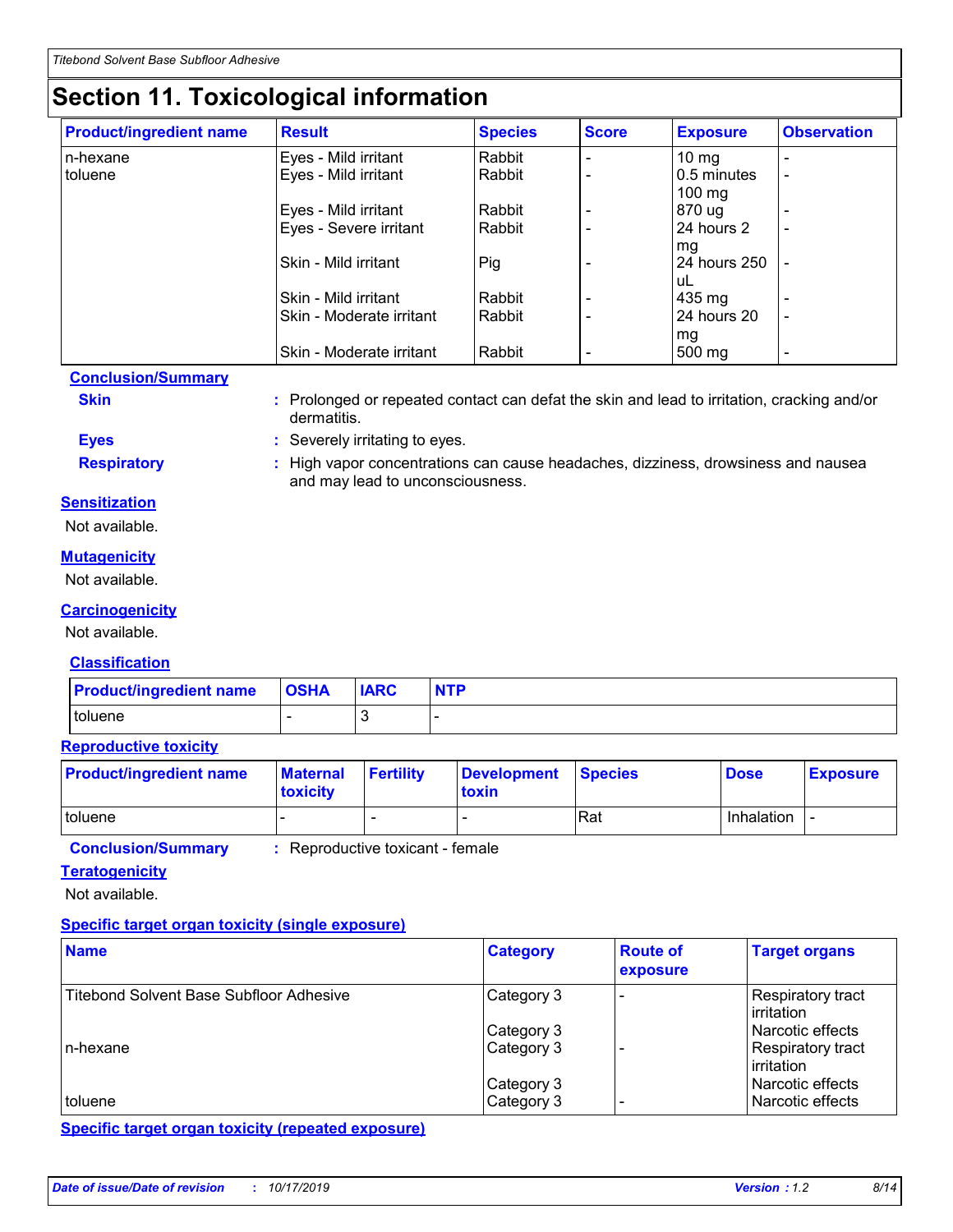# **Section 11. Toxicological information**

| <b>Name</b>                             | <b>Category</b> | <b>Route of</b><br>exposure | <b>Target organs</b>                               |
|-----------------------------------------|-----------------|-----------------------------|----------------------------------------------------|
| Titebond Solvent Base Subfloor Adhesive | Category 1      | inhalation                  | central nervous<br>system (CNS),<br>kidneys, liver |
| n-hexane                                | Category 1      | inhalation                  | peripheral nervous<br>system                       |
| toluene                                 | Category 2      |                             | central nervous<br>system (CNS)                    |

#### **Aspiration hazard**

| <b>Name</b>                                                 |                                                                                                                                                                                                                                                                         | <b>Result</b>                                                                            |  |  |  |
|-------------------------------------------------------------|-------------------------------------------------------------------------------------------------------------------------------------------------------------------------------------------------------------------------------------------------------------------------|------------------------------------------------------------------------------------------|--|--|--|
| n-hexane<br>toluene                                         |                                                                                                                                                                                                                                                                         | <b>ASPIRATION HAZARD - Category 1</b><br><b>ASPIRATION HAZARD - Category 1</b>           |  |  |  |
| <b>Information on the likely</b><br>routes of exposure      | : Routes of entry anticipated: Oral, Dermal, Inhalation.                                                                                                                                                                                                                |                                                                                          |  |  |  |
| <b>Potential acute health effects</b>                       |                                                                                                                                                                                                                                                                         |                                                                                          |  |  |  |
| <b>Eye contact</b>                                          | : This product may irritate eyes upon contact.                                                                                                                                                                                                                          |                                                                                          |  |  |  |
| <b>Inhalation</b>                                           | : Can cause central nervous system (CNS) depression. May cause drowsiness or<br>dizziness. May cause respiratory irritation.                                                                                                                                            |                                                                                          |  |  |  |
| <b>Skin contact</b>                                         | : Causes skin irritation. Defatting to the skin.                                                                                                                                                                                                                        |                                                                                          |  |  |  |
| <b>Ingestion</b>                                            |                                                                                                                                                                                                                                                                         | : Can cause central nervous system (CNS) depression.                                     |  |  |  |
|                                                             | Symptoms related to the physical, chemical and toxicological characteristics                                                                                                                                                                                            |                                                                                          |  |  |  |
| <b>Eye contact</b>                                          | : Adverse symptoms may include the following:<br>pain or irritation<br>watering<br>redness                                                                                                                                                                              |                                                                                          |  |  |  |
| <b>Inhalation</b>                                           | : Adverse symptoms may include the following:<br>respiratory tract irritation<br>coughing<br>nausea or vomiting<br>headache<br>drowsiness/fatigue<br>dizziness/vertigo<br>unconsciousness<br>reduced fetal weight<br>increase in fetal deaths<br>skeletal malformations |                                                                                          |  |  |  |
| <b>Skin contact</b>                                         | : Adverse symptoms may include the following:<br>irritation<br>redness<br>dryness<br>cracking                                                                                                                                                                           |                                                                                          |  |  |  |
| <b>Ingestion</b>                                            | : No specific data.                                                                                                                                                                                                                                                     |                                                                                          |  |  |  |
|                                                             |                                                                                                                                                                                                                                                                         | Delayed and immediate effects and also chronic effects from short and long term exposure |  |  |  |
| <b>Short term exposure</b>                                  |                                                                                                                                                                                                                                                                         |                                                                                          |  |  |  |
| <b>Potential immediate</b><br>effects                       | : Not available.                                                                                                                                                                                                                                                        |                                                                                          |  |  |  |
| <b>Potential delayed effects</b>                            | : Not available.                                                                                                                                                                                                                                                        |                                                                                          |  |  |  |
| Long term exposure<br><b>Potential immediate</b><br>effects | : Not available.                                                                                                                                                                                                                                                        |                                                                                          |  |  |  |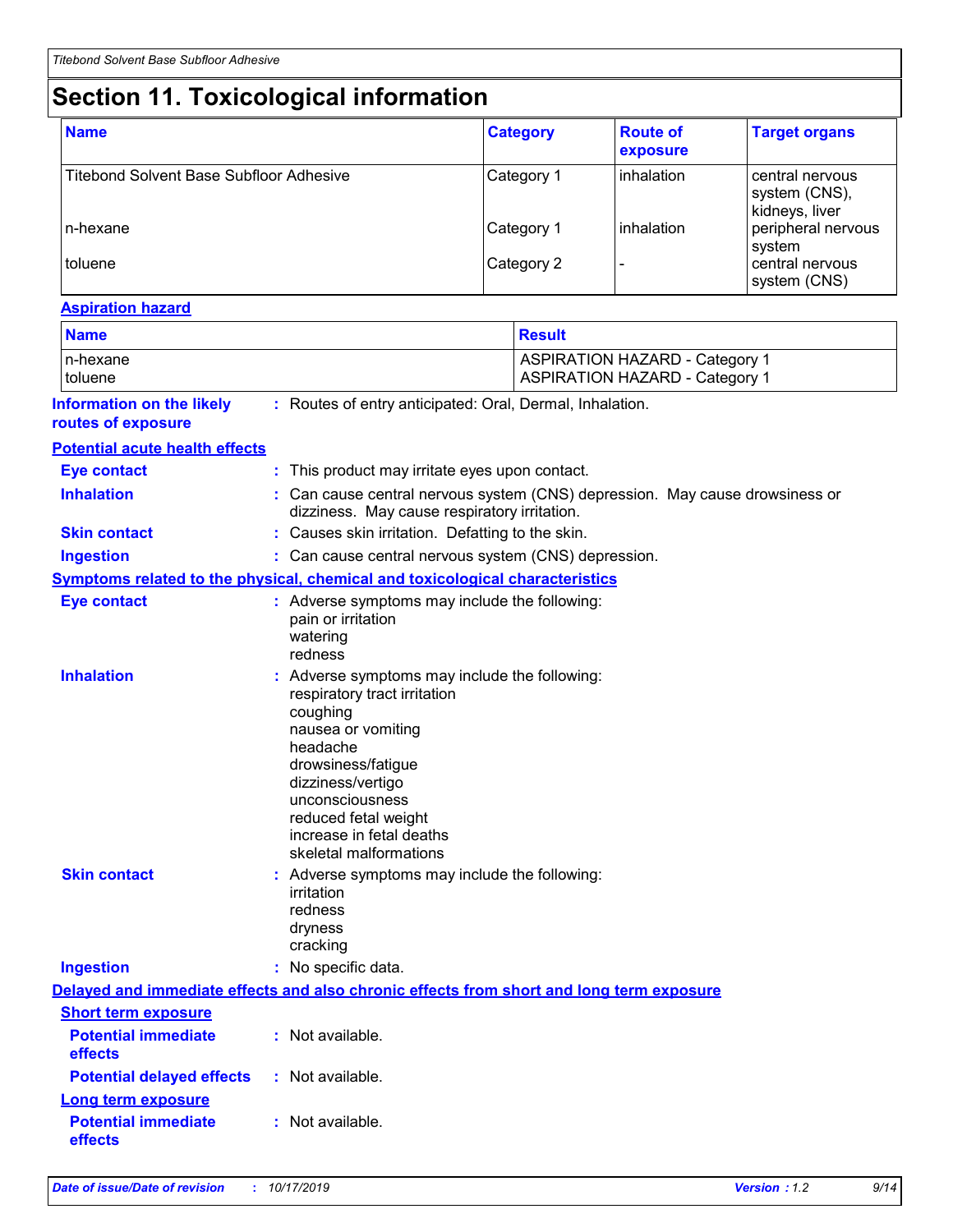# **Section 11. Toxicological information**

#### **Potential delayed effects :** Not available.

#### **Potential chronic health effects**

#### Not available.

| <b>General</b>                        | : Causes damage to organs through prolonged or repeated exposure if inhaled.<br>Prolonged or repeated contact can defat the skin and lead to irritation, cracking and/or<br>dermatitis. |
|---------------------------------------|-----------------------------------------------------------------------------------------------------------------------------------------------------------------------------------------|
|                                       |                                                                                                                                                                                         |
| <b>Carcinogenicity</b>                | : No known significant effects or critical hazards.                                                                                                                                     |
| <b>Mutagenicity</b>                   | : No known significant effects or critical hazards.                                                                                                                                     |
| <b>Teratogenicity</b>                 | : Suspected of damaging the unborn child if inhaled.                                                                                                                                    |
| <b>Developmental effects</b>          | : No known significant effects or critical hazards.                                                                                                                                     |
| <b>Fertility effects</b>              | : Suspected of damaging fertility if inhaled.                                                                                                                                           |
| <b>Numerical measures of toxicity</b> |                                                                                                                                                                                         |
| <b>Acute toxicity estimates</b>       |                                                                                                                                                                                         |

Not available.

# **Section 12. Ecological information**

#### **Toxicity**

| <b>Product/ingredient name</b> | <b>Result</b>                                                          | <b>Species</b>                                                            | <b>Exposure</b>     |
|--------------------------------|------------------------------------------------------------------------|---------------------------------------------------------------------------|---------------------|
| n-hexane                       | Acute EC50 0.89 mg/l                                                   | Algae                                                                     | 96 hours            |
|                                | Acute EC50 3.9 mg/l                                                    | Crustaceans                                                               | 48 hours            |
|                                | Acute LC50 2500 µg/l Fresh water                                       | Fish - Pimephales promelas                                                | 96 hours            |
|                                | Chronic NOEC 4.9 mg/l                                                  | Crustaceans                                                               | 21 days             |
|                                | Chronic NOEC 2.8 mg/l                                                  | Fish - rainbow trout                                                      | 28 days             |
| toluene                        | Acute EC50 12500 µg/l Fresh water                                      | Algae - Pseudokirchneriella<br>subcapitata                                | 72 hours            |
|                                | Acute EC50 11600 µg/l Fresh water                                      | Crustaceans - Gammarus<br>pseudolimnaeus - Adult                          | 48 hours            |
|                                | Acute EC50 6000 µg/l Fresh water                                       | Daphnia - Daphnia magna -<br>Juvenile (Fledgling, Hatchling,<br>Weanling) | 48 hours            |
|                                | Acute LC50 5500 µg/l Fresh water<br>Chronic NOEC 1000 µg/l Fresh water | Fish - Oncorhynchus kisutch - Fry<br>Daphnia - Daphnia magna              | 96 hours<br>21 days |

#### **Persistence and degradability**

| <b>Product/ingredient name</b> | <b>Aquatic half-life</b> | <b>Photolysis</b> | Biodegradability |
|--------------------------------|--------------------------|-------------------|------------------|
| In-hexane                      |                          |                   | <b>Readily</b>   |
| toluene                        |                          |                   | Readily          |

#### **Bioaccumulative potential**

| <b>Product/ingredient name</b> | $LogP_{ow}$ | <b>BCF</b>    | <b>Potential</b> |
|--------------------------------|-------------|---------------|------------------|
| In-hexane<br><i>I</i> toluene  | 2.73        | 501.187<br>90 | high<br>low      |
| <b>Mobility in soil</b>        |             |               |                  |

#### **Soil/water partition coefficient (K**<sub>oc</sub>) **:** Not available.

**Other adverse effects** : No known significant effects or critical hazards.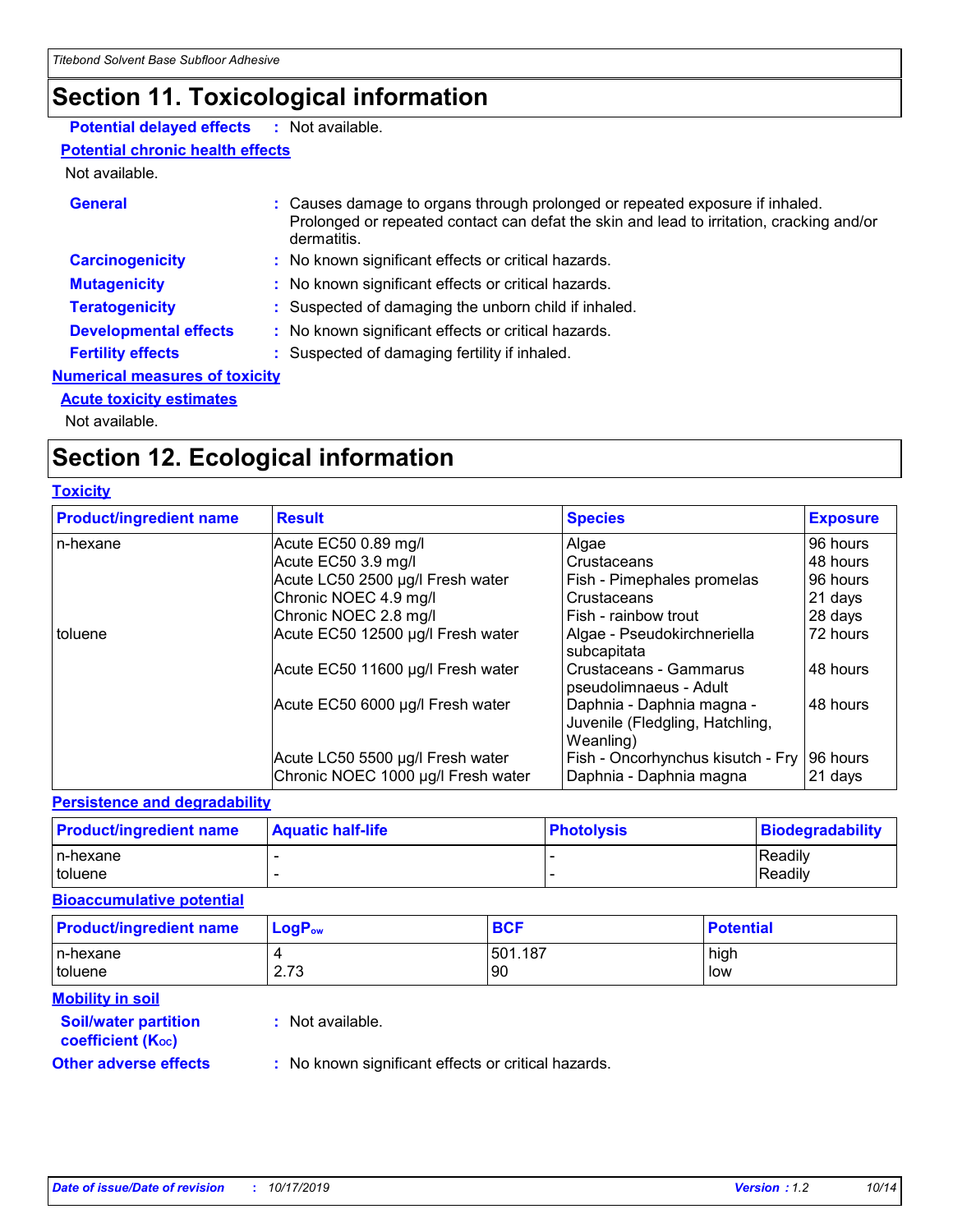### **Section 13. Disposal considerations**

#### **Disposal methods :**

The generation of waste should be avoided or minimized wherever possible. Disposal of this product, solutions and any by-products should at all times comply with the requirements of environmental protection and waste disposal legislation and any regional local authority requirements. Dispose of surplus and non-recyclable products via a licensed waste disposal contractor. Waste should not be disposed of untreated to the sewer unless fully compliant with the requirements of all authorities with jurisdiction. Waste packaging should be recycled. Incineration or landfill should only be considered when recycling is not feasible. This material and its container must be disposed of in a safe way. Care should be taken when handling emptied containers that have not been cleaned or rinsed out. Empty containers or liners may retain some product residues. Vapor from product residues may create a highly flammable or explosive atmosphere inside the container. Do not cut, weld or grind used containers unless they have been cleaned thoroughly internally. Avoid dispersal of spilled material and runoff and contact with soil, waterways, drains and sewers.

#### **United States - RCRA Toxic hazardous waste "U" List**

| Ingredient                | <b>CAS#</b> | <b>Status</b> | <b>Reference</b><br>number |
|---------------------------|-------------|---------------|----------------------------|
| Toluene; Benzene, methyl- | 108-88-3    | Listed        | U220                       |

### **Section 14. Transport information**

|                                        | <b>DOT</b><br><b>Classification</b>             | <b>TDG</b><br><b>Classification</b>             | <b>Mexico</b><br><b>Classification</b>          | <b>ADR/RID</b>                                  | <b>IMDG</b>                                     | <b>IATA</b>                                     |
|----------------------------------------|-------------------------------------------------|-------------------------------------------------|-------------------------------------------------|-------------------------------------------------|-------------------------------------------------|-------------------------------------------------|
| <b>UN number</b>                       | <b>UN1133</b>                                   | <b>UN1133</b>                                   | <b>UN1133</b>                                   | <b>UN1133</b>                                   | <b>UN1133</b>                                   | <b>UN1133</b>                                   |
| <b>UN proper</b><br>shipping name      | ADHESIVES,<br>containing<br>flammable<br>liquid | ADHESIVES,<br>containing<br>flammable<br>liquid | ADHESIVES,<br>containing<br>flammable<br>liquid | ADHESIVES,<br>containing<br>flammable<br>liquid | ADHESIVES,<br>containing<br>flammable<br>liquid | ADHESIVES,<br>containing<br>flammable<br>liquid |
| <b>Transport</b><br>hazard class(es)   | 3                                               | 3                                               | 3                                               | 3                                               | 3                                               | 3                                               |
| <b>Packing group</b>                   | III                                             | III                                             | III                                             | Ш                                               | $\mathbf{III}$                                  | III                                             |
| <b>Environmental</b><br><b>hazards</b> | No.                                             | No.                                             | No.                                             | No.                                             | No.                                             | No.                                             |

**Additional information** 

| <b>DOT Classification</b>    | <b>: Reportable quantity</b> 6685.1 lbs / 3035 kg [691.18 gal / 2616.4 L]. Package sizes<br>shipped in quantities less than the product reportable quantity are not subject to the RQ<br>(reportable quantity) transportation requirements.<br><b>Remarks</b> Limited quantity |
|------------------------------|--------------------------------------------------------------------------------------------------------------------------------------------------------------------------------------------------------------------------------------------------------------------------------|
| <b>TDG Classification</b>    | : Product classified as per the following sections of the Transportation of Dangerous<br>Goods Regulations: 2.18-2.19 (Class 3).<br><b>Remarks</b> Limited quantity                                                                                                            |
| <b>Mexico Classification</b> | : Remarks Limited quantity                                                                                                                                                                                                                                                     |
| <b>ADR/RID</b>               | : Tunnel code (D/E)<br><b>Remarks</b> Limited quantity                                                                                                                                                                                                                         |
| <b>IMDG</b>                  | <b>Remarks</b> Limited quantity                                                                                                                                                                                                                                                |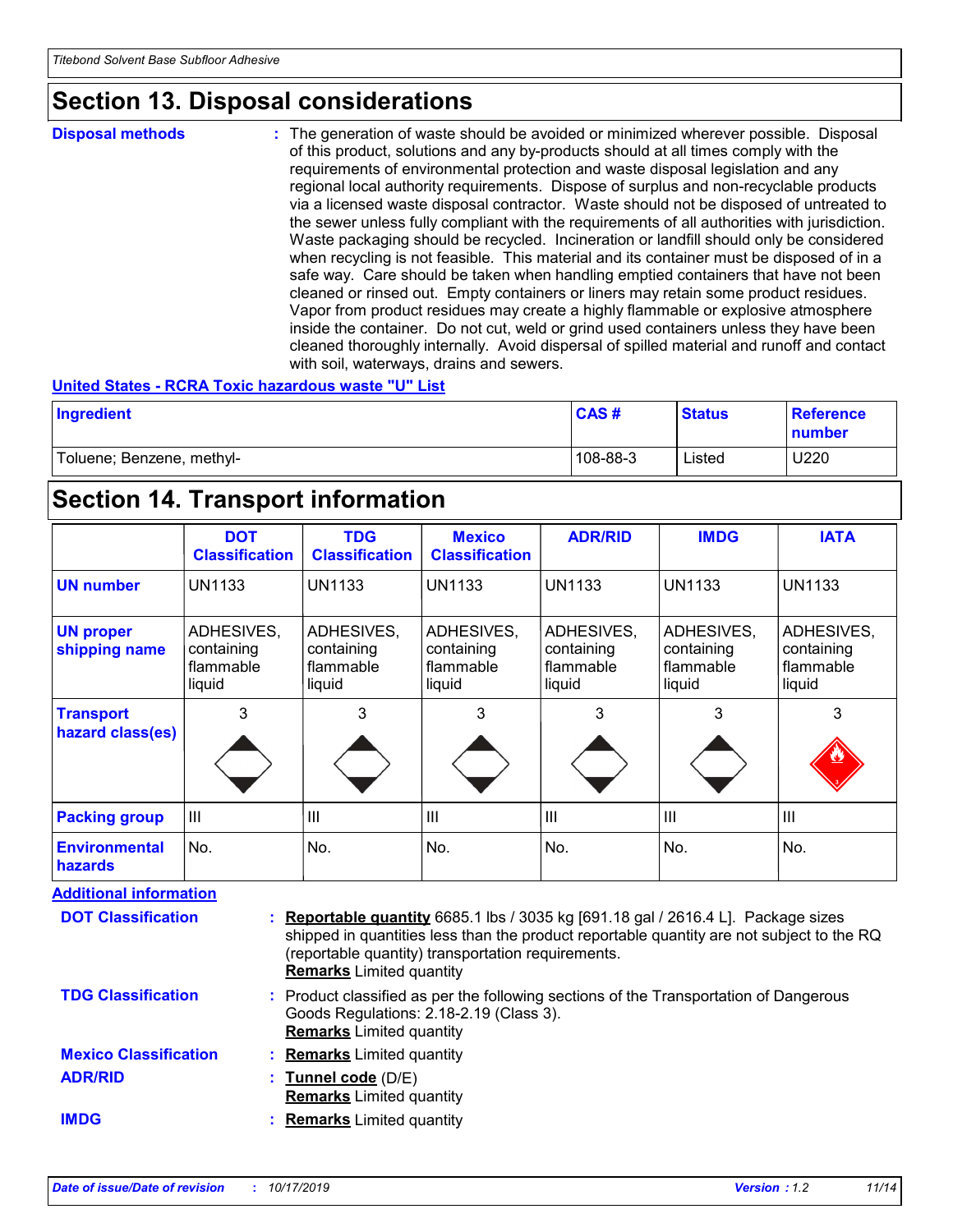## **Section 14. Transport information**

## **Section 15. Regulatory information**

#### **U.S. Federal regulations**

**SARA 302/304**

**Composition/information on ingredients**

No products were found.

**SARA 304 RQ :** Not applicable.

#### **SARA 311/312**

**Classification :** FLAMMABLE LIQUIDS - Category 2 SKIN IRRITATION - Category 2 TOXIC TO REPRODUCTION - Category 2 SPECIFIC TARGET ORGAN TOXICITY (SINGLE EXPOSURE) (Respiratory tract irritation) - Category 3 SPECIFIC TARGET ORGAN TOXICITY (SINGLE EXPOSURE) (Narcotic effects) - Category 3 SPECIFIC TARGET ORGAN TOXICITY (REPEATED EXPOSURE) - Category 1 HNOC - Defatting irritant

#### **Composition/information on ingredients**

| <b>Name</b> | $\frac{9}{6}$ | <b>Classification</b>                            |
|-------------|---------------|--------------------------------------------------|
| n-hexane    | $≥10 - ≤25$   | <b>FLAMMABLE LIQUIDS - Category 2</b>            |
|             |               | SKIN IRRITATION - Category 2                     |
|             |               | SPECIFIC TARGET ORGAN TOXICITY (SINGLE EXPOSURE) |
|             |               | (Respiratory tract irritation) - Category 3      |
|             |               | SPECIFIC TARGET ORGAN TOXICITY (SINGLE EXPOSURE) |
|             |               | (Narcotic effects) - Category 3                  |
|             |               | <b>SPECIFIC TARGET ORGAN TOXICITY (REPEATED)</b> |
|             |               | EXPOSURE) - Category 1                           |
|             |               | <b>ASPIRATION HAZARD - Category 1</b>            |
| toluene     | $≥10 - ≤25$   | FLAMMABLE LIQUIDS - Category 2                   |
|             |               | SKIN IRRITATION - Category 2                     |
|             |               | <b>EYE IRRITATION - Category 2B</b>              |
|             |               | TOXIC TO REPRODUCTION - Category 2               |
|             |               | SPECIFIC TARGET ORGAN TOXICITY (SINGLE EXPOSURE) |
|             |               | (Narcotic effects) - Category 3                  |
|             |               | SPECIFIC TARGET ORGAN TOXICITY (REPEATED         |
|             |               | EXPOSURE) - Category 2                           |
|             |               | <b>ASPIRATION HAZARD - Category 1</b>            |

#### **SARA 313**

|                              | <b>Product name</b> | <b>CAS number</b> | $\frac{9}{6}$ |
|------------------------------|---------------------|-------------------|---------------|
| <b>Form R - Reporting</b>    | n-hexane            | $1110 - 54 - 3$   | l≥10 - ≤25    |
| requirements                 | toluene             | $108 - 88 - 3$    | 210 - ≤25     |
| <b>Supplier notification</b> | n-hexane            | $1110 - 54 - 3$   | l≥10 - ≤25    |
|                              | toluene             | $108 - 88 - 3$    | 210 - ≤25     |

SARA 313 notifications must not be detached from the SDS and any copying and redistribution of the SDS shall include copying and redistribution of the notice attached to copies of the SDS subsequently redistributed.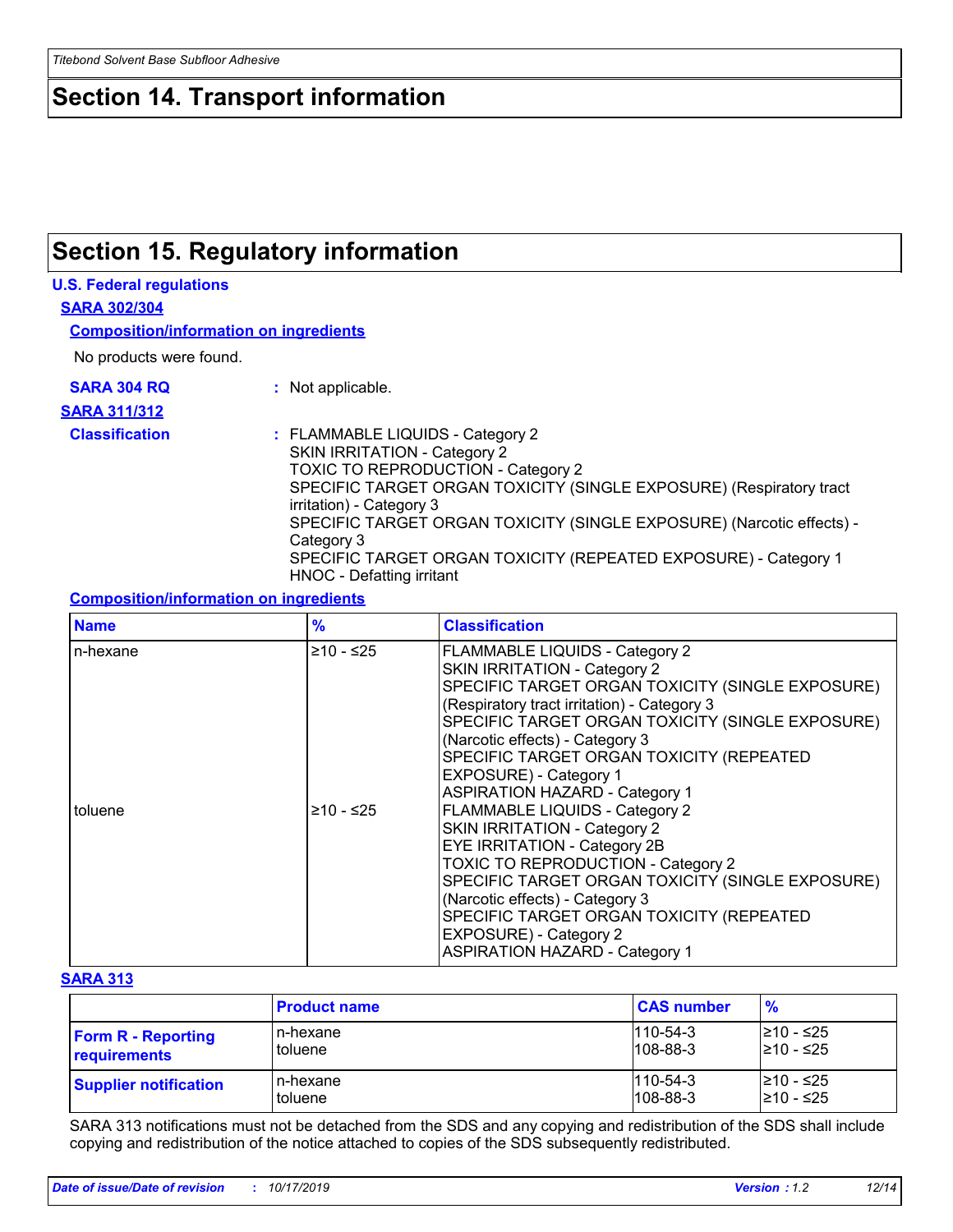# **Section 15. Regulatory information**

#### : The following components are listed: HEXANE; N-HEXANE; TOLUENE; METHYLBENZENE **Massachusetts : New York :** The following components are listed: Hexane; Toluene **New Jersey :** The following components are listed: n-HEXANE; HEXANE; TOLUENE; BENZENE, METHYL-**Pennsylvania :** The following components are listed: HEXANE; BENZENE, METHYL-**State regulations**

#### **California Prop. 65**

**A** WARNING: This product can expose you to chemicals including n-hexane and Toluene, which are known to the State of California to cause birth defects or other reproductive harm. For more information go to www.P65Warnings. ca.gov.

| Ingredient name      | No significant risk<br>level | <b>Maximum</b><br>acceptable dosage<br><b>level</b> |
|----------------------|------------------------------|-----------------------------------------------------|
| In-hexane<br>Toluene |                              | Yes.<br>Yes.                                        |

#### **International regulations**

**Chemical Weapon Convention List Schedules I, II & III Chemicals**

Not listed.

#### **Montreal Protocol**

Not listed.

**Stockholm Convention on Persistent Organic Pollutants** Not listed.

#### **UNECE Aarhus Protocol on POPs and Heavy Metals**

Not listed.

#### **Inventory list**

**China :** All components are listed or exempted.

**United States TSCA 8(b)**

**inventory**

**:** All components are active or exempted.

### **Section 16. Other information**

#### **Hazardous Material Information System (U.S.A.)**



**Caution: HMIS® ratings are based on a 0-4 rating scale, with 0 representing minimal hazards or risks, and 4 representing significant hazards or risks. Although HMIS® ratings and the associated label are not required on SDSs or products leaving a facility under 29 CFR 1910.1200, the preparer may choose to provide them. HMIS® ratings are to be used with a fully implemented HMIS® program. HMIS® is a registered trademark and service mark of the American Coatings Association, Inc.**

**The customer is responsible for determining the PPE code for this material. For more information on HMIS® Personal Protective Equipment (PPE) codes, consult the HMIS® Implementation Manual.**

**National Fire Protection Association (U.S.A.)**